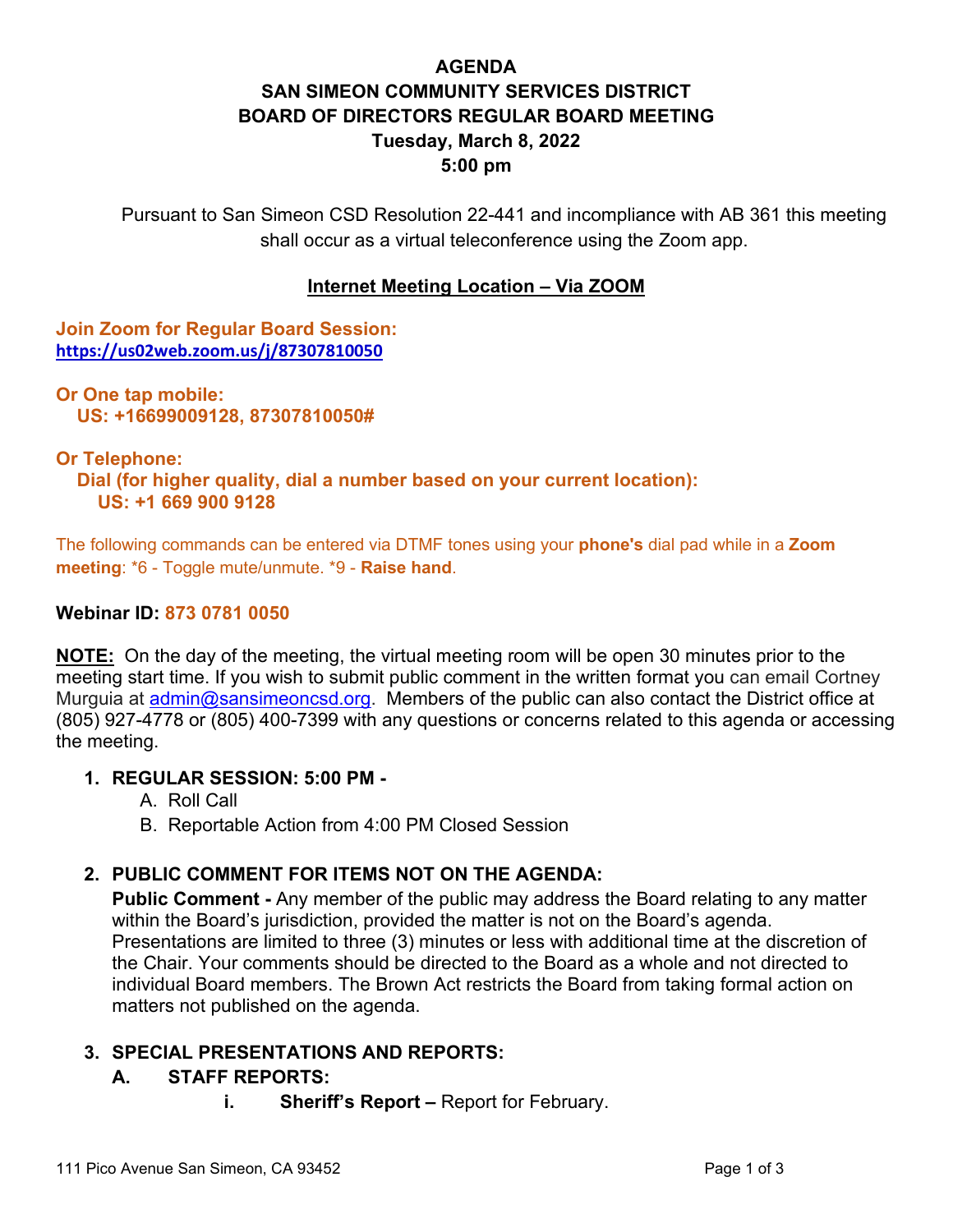- **ii.** CHP Report Report for February.
- **iii. Superintendent's Report –** Summary of February Activities.
- **iv. General Manager's Report –** Summary of February Activities.
- **v. District Financial Summary –** Summary of February Financials.
- **vi. District Counsel's Report –** Summary of February Activities.
- **vii. Board Member Report –** Report on planting of tree within the District Boundary.

# **B. AD-HOC & STANDING COMMITTEE REPORTS:**

- **i. Status Update** Parking on District Streets
- **ii. Status Update**  Coastal Hazard Response Plan (CHRP)
- **iii. Status Update** Budget Committee
- **iv. Status Update** Water Committee

**Public Comment –** This public comment period provides an opportunity for members of the public to address the Board on matters discussed during Agenda Item #3 Special Presentations and Reports. If a member of the public wishes to speak at this time, Public Comment is limited to three (3) minutes.

## **4. CONSENT AGENDA ITEMS:**

**Public Comment –** This public comment period provides an opportunity for members of the public to address the Board on matters discussed during Agenda Item #4 Consent Agenda Items. If a member of the public wishes to speak at this time, Public Comment is limited to three (3) minutes.

- **A. REVIEW AND APPROVAL OF MINUTES FOR THE REGULAR MEETING ON FEBRUARY 8, 2022.**
- **B. REVIEW AND APPROVAL OF MINUTES FOR THE 6PM SPECIAL MEETING ON JANUARY 31, 2022.**
- **C. REVIEW AND APPROVAL OF MINUTES FOR THE 4PM SPECIAL MEETING ON FEBRUARY 8, 2022.**
- **D. REVIEW AND APPROVAL OF DISBURSEMENTS JOURNAL.**
- **E. ADOPTION OF RESOLUTION 22-442 TO CONTINUE VIRTUAL MEETINGS PURSUANT TO THE PROVISIONS OF AB 361.**

## **5. HEARING ITEMS:**

**A. PUBLIC HEARING TO RECEIVE PUBLIC INPUT REGARDING THE VOTING AREAS SCENARIOS FOR DISTRICT BASED ELECTION SYSTEM - FIRST MEETING ON DRAFT MAPS.**

## **6. BUSINESS ACTION ITEMS:**

**Public Comment –** Public comment will be allowed for each individual business item. Members of the public wishing to speak on business items may do so when recognized by the Presiding Officer. If a member of the public wishes to speak at this time, Public Comment is limited to three (3) minutes per person for each business item